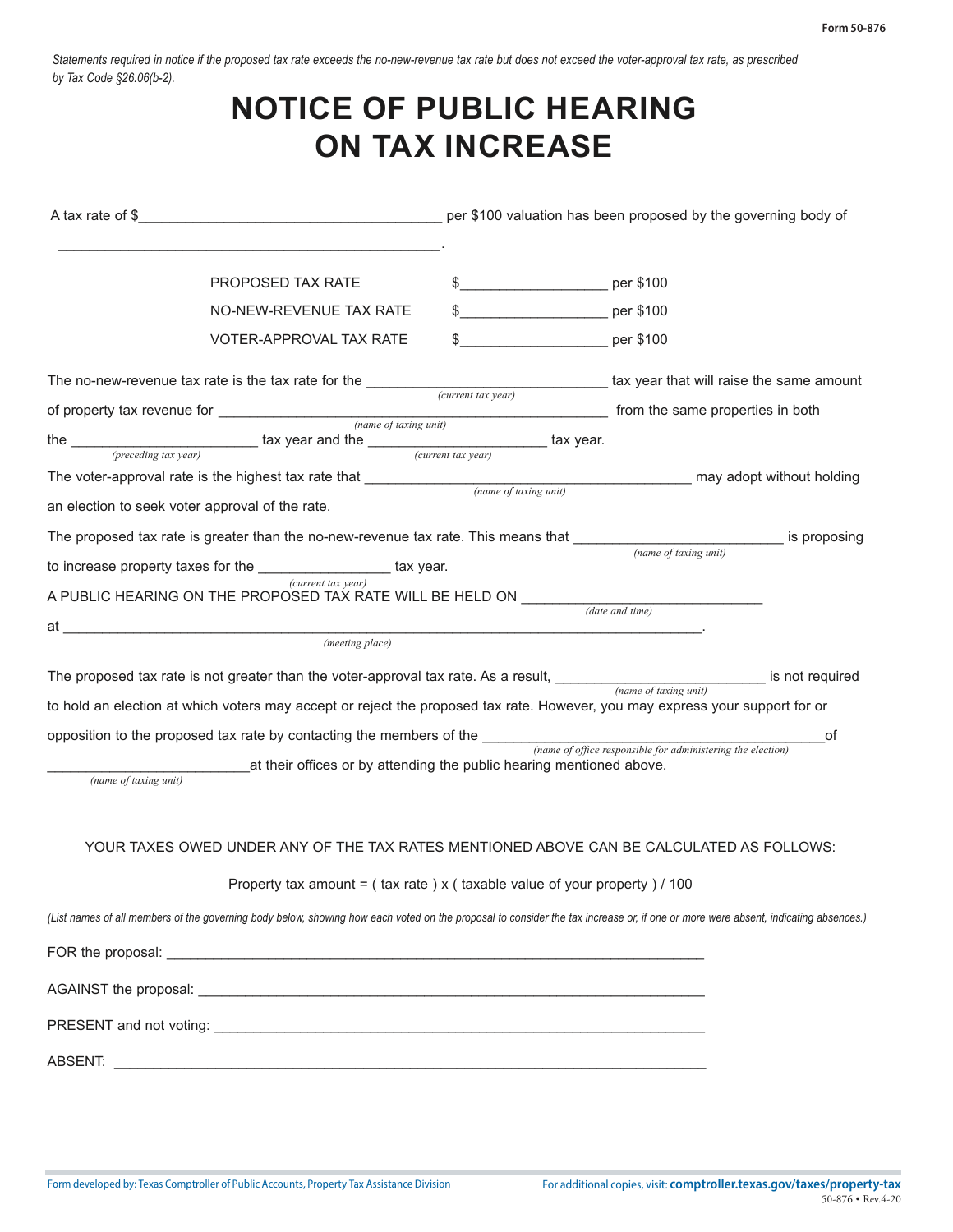The 86th Texas Legislature modified the manner in which the voter-approval tax rate is calculated to limit the rate of growth of property taxes in the state.

| The following table compares the taxes imposed on the average residence homestead by | Lee County                          | last vear  |
|--------------------------------------------------------------------------------------|-------------------------------------|------------|
| to the taxes proposed to the be imposed on the average residence homestead by        | (name of taxing unit)<br>Lee County | this vear. |
|                                                                                      | (name of taxing unit)               |            |

|                                        | 2019                                                                             | 2020                                                                             | Change                                                                                                                                                                                                                                                                                                                                                                                               |
|----------------------------------------|----------------------------------------------------------------------------------|----------------------------------------------------------------------------------|------------------------------------------------------------------------------------------------------------------------------------------------------------------------------------------------------------------------------------------------------------------------------------------------------------------------------------------------------------------------------------------------------|
| Total tax rate (per<br>\$100 of value) | 2019 adopted tax<br>rate                                                         | 2020 proposed tax<br>rate                                                        | (Increase/Decrease) of (nominal difference<br>between tax rate for preceding year and<br>proposed tax rate for current year) per \$100,<br>or (percentage difference between tax rate<br>for preceding year and proposed tax rate for<br>current year)%                                                                                                                                              |
| Average<br>homestead taxable<br>value  | 2019 average<br>taxable value<br>of residence<br>homestead                       | 2020 average<br>taxable value<br>of residence<br>homestead                       | (Increase/Decrease) of (percentage<br>difference between average taxable value<br>of residence homestead for preceding year<br>and current year)%                                                                                                                                                                                                                                                    |
| Tax on average<br>homestead            | 2019 amount of<br>taxes on average<br>taxable value<br>of residence<br>homestead | 2020 amount of<br>taxes on average<br>taxable value<br>of residence<br>homestead | (Increase/Decrease) of (nominal difference<br>between amount of taxes imposed on<br>the average taxable value of a residence<br>homestead in the preceding year and the<br>amount of taxes proposed on the average<br>taxable value of a residence homestead in<br>the current year), or (percentage difference<br>between taxes imposed for preceding year<br>and taxes proposed for current year)% |
| Total tax levy on<br>all properties    | 2019 levy                                                                        | (2020 proposed<br>rate x current total<br>value)/100                             | (Increase/Decrease) of (nominal difference<br>between preceding year levy and proposed<br>levy for current year), or (percentage<br>difference between preceding year levy and<br>proposed levy for current year)%                                                                                                                                                                                   |